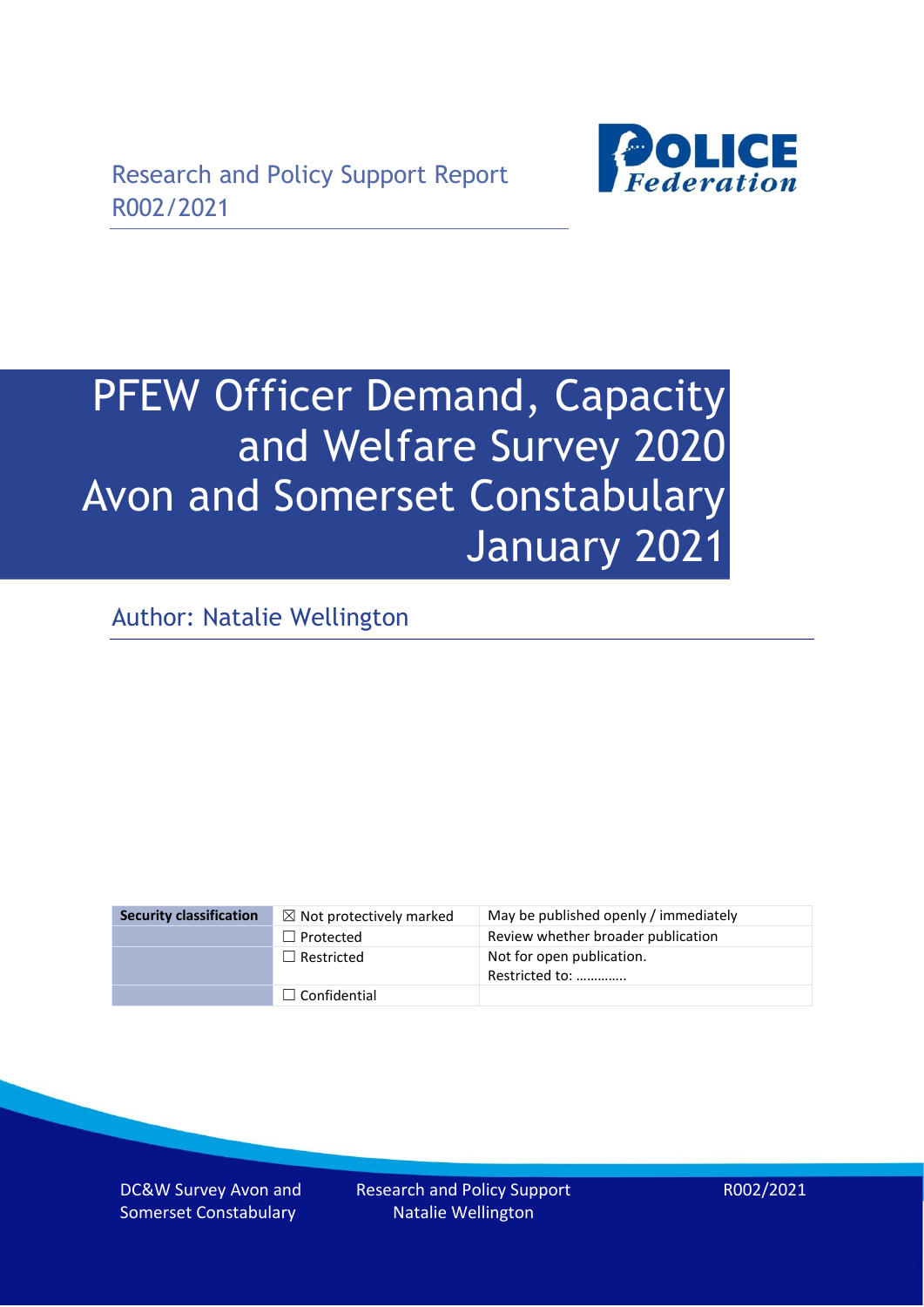# **CONTENTS**

| 3.          |                                                           |  |
|-------------|-----------------------------------------------------------|--|
| 4.          |                                                           |  |
| 5.          |                                                           |  |
| 6.          |                                                           |  |
| $7_{\cdot}$ | ORGANISATIONAL SUPPORT FOR MENTAL HEALTH AND WELLBEING 17 |  |
| 8.          |                                                           |  |
|             |                                                           |  |

DC&W Survey Avon and Somerset Constabulary

Research and Policy Support<br>Natalie Wellington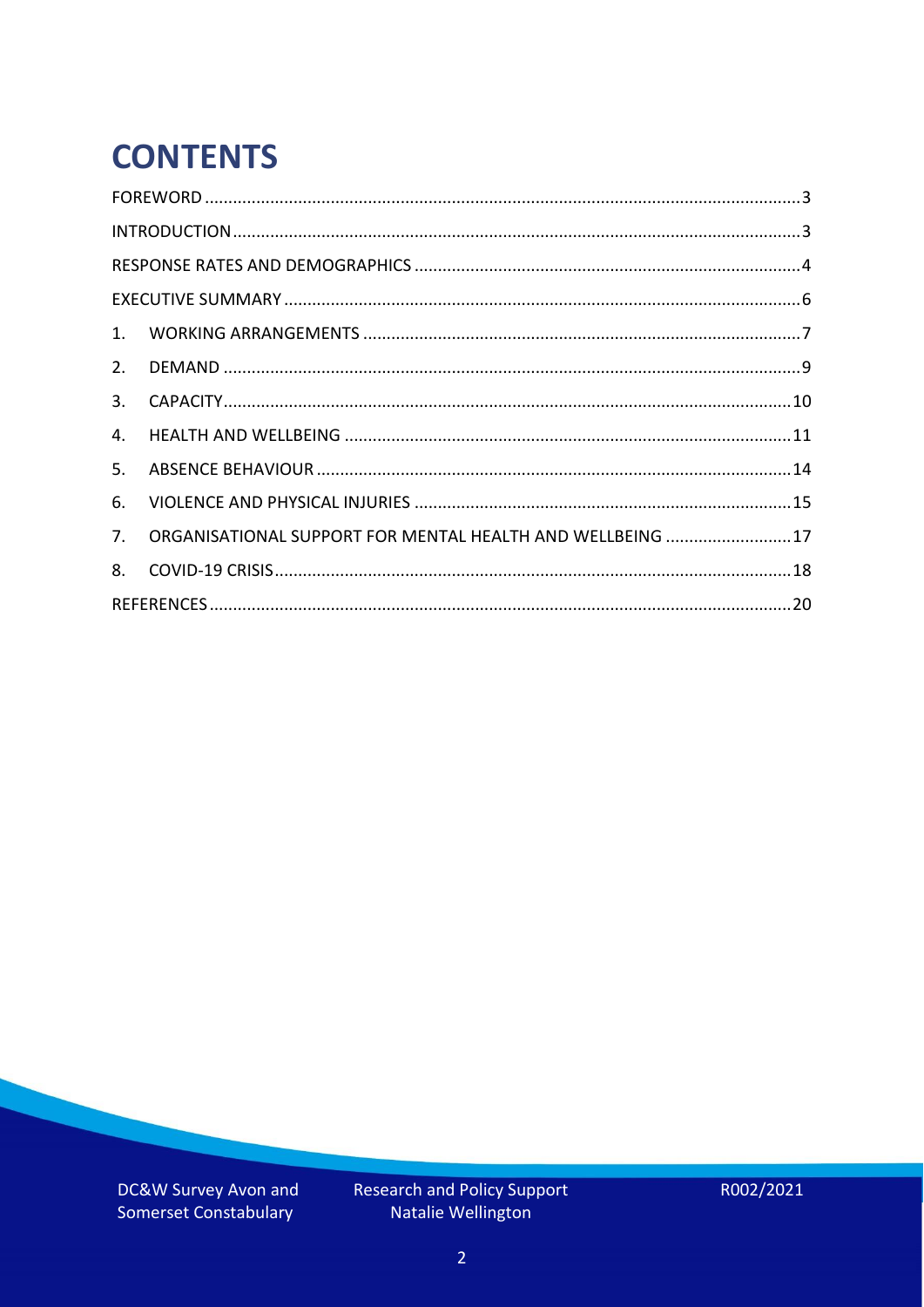### <span id="page-2-0"></span>**FOREWORD**

#### <span id="page-2-1"></span>**INTRODUCTION**

The Demand, Capacity and Welfare Survey is a biennial survey that started in 2016. This was in response to unprecedented budgetary cuts and a 14% fall in officer numbers over a seven year period from a high of 142,056 in 2009 to 122,748 in March 2016. <sup>i</sup> Evidence from a focus group study conducted by the PFEW<sup>ii</sup> also highlighted that these reductions may have been having a negative effect on officers' individual wellbeing. It was within this context that the Police Federation of England and Wales (PFEW) began a biennial Demand, Capacity and Welfare Survey. The 2020 PFEW Demand, Capacity and Welfare Survey is the third iteration of the survey. Due to the current global health crisis we have included questions specific to COVID-19, in order to help us to better understand the impacts of working within the police service during this crisis and officers' experiences on the ground. We have reported personal impacts in a specific section and organisational impacts are reported at contextually appropriate points throughout the report, to enable comparisons with other relevant items (for example we have included the results for the question asking whether COVID-19 has had an impact on single-crewing within the same section as the results for the question regarding frequency of single-crewing).

This report provides a summary of responses to key questions from the 2020 PFEW Officer Demand, Capacity and Welfare Survey from respondents in Avon and Somerset Constabulary.

Where appropriate, details of average responses from previous years, or the police service as a whole, are also presented.<sup>1</sup> However, differences across these figures have not been tested to assess whether they are statistically significant;<sup>2</sup> therefore, any and all differences reported are for guidance only and must be treated with caution. When comparing forcelevel data across years, a dash (–) is used, when applicable, to indicate where a force report was not provided due to small sample sizes.

Please be aware that the total number of responses for each item may vary slightly as not all items were answered by all respondents, and all percentages are rounded to the nearest

DC&W Survey Avon and Somerset Constabulary

 $1$  Data were weighted at a national level on the basis of respondents' force to ensure that each force were proportionally represented within the national sample; no weightings were applied at a force level. More information about weightings can be found in the 2020 Technical Annex R098/2020.

 $2$  As all the data are derived from samples of the population, rather than the whole population, percentage figures calculated are strictly speaking estimates, rather than exact measures. This means that every figure has a margin of error associated with it. Hence a very small percentage difference year on year may be due to sampling, rather than to actual changes.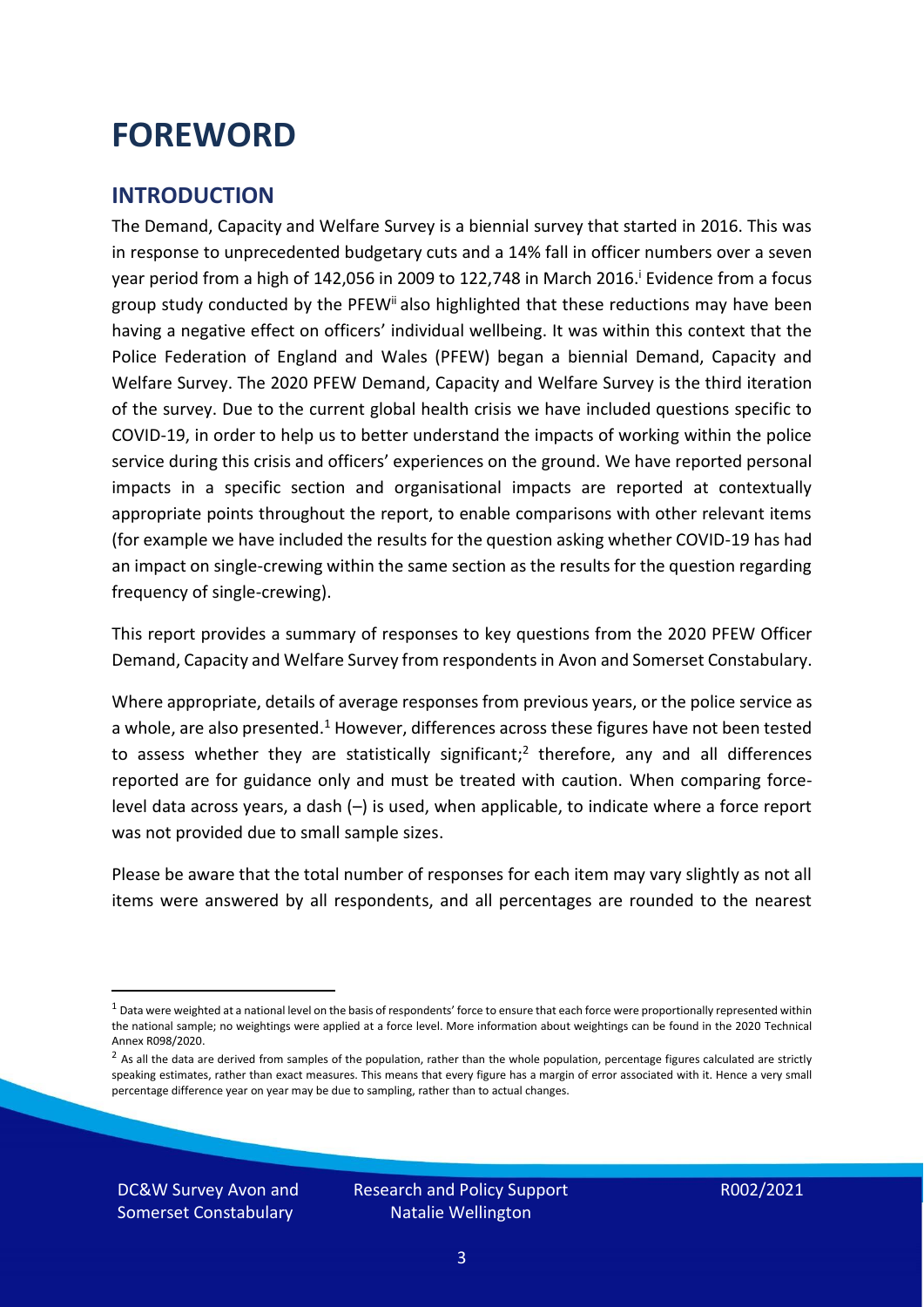whole number. In addition, the actual differences between any and all groups may be quite small, and these details should be considered when interpreting the data.

#### <span id="page-3-0"></span>**RESPONSE RATES AND DEMOGRAPHICS**

Survey responses were gathered over a seven-week period between October and November 2020. All officers of the federated ranks in England and Wales were eligible to participate. Analyses were conducted on a sample of 12,471 responses drawn from all 43 forces across England and Wales. The national response rate for the 2020 survey was 10%.

Overall, 3% of respondents (n=423) to the survey declined to state which force they belonged to. These responses have been included within the national data but are excluded from force-level analyses.<sup>3</sup>

228 responses were received from Avon and Somerset Constabulary, representing a response rate of around 8% (based on March 2020 Home Office figures of officer headcount).<sup>iii</sup> The margin of error for this report has been calculated using the size of the sample and population. At a 95% confidence level, this force report has a 6% margin of error. If the margin of error is less than 5%, it can be considered to be within the normal bounds of academic rigour.<sup>4</sup> If this threshold has not been met, the results from this report must be interpreted with caution.

57% of responses from Avon and Somerset Constabulary were received from male officers and 38% of responses were from female officers. The other 5% preferred not to say or identified in another way. In regards to rank, 71% of respondents from Avon and Somerset Constabulary were Constables, 22% were Sergeants, 6% were Inspectors, and 1% were Chief Inspectors. 1% of responses from Avon and Somerset Constabulary were received from Black and Minority Ethnic (BME) officers.

DC&W Survey Avon and Somerset Constabulary

<sup>&</sup>lt;sup>3</sup> Please see the 2020 Technical Annex R098/2020 for excluded cases.

<sup>&</sup>lt;sup>4</sup> The generally accepted academic standards is a 95% confidence level with a 5% (or less) margin of error.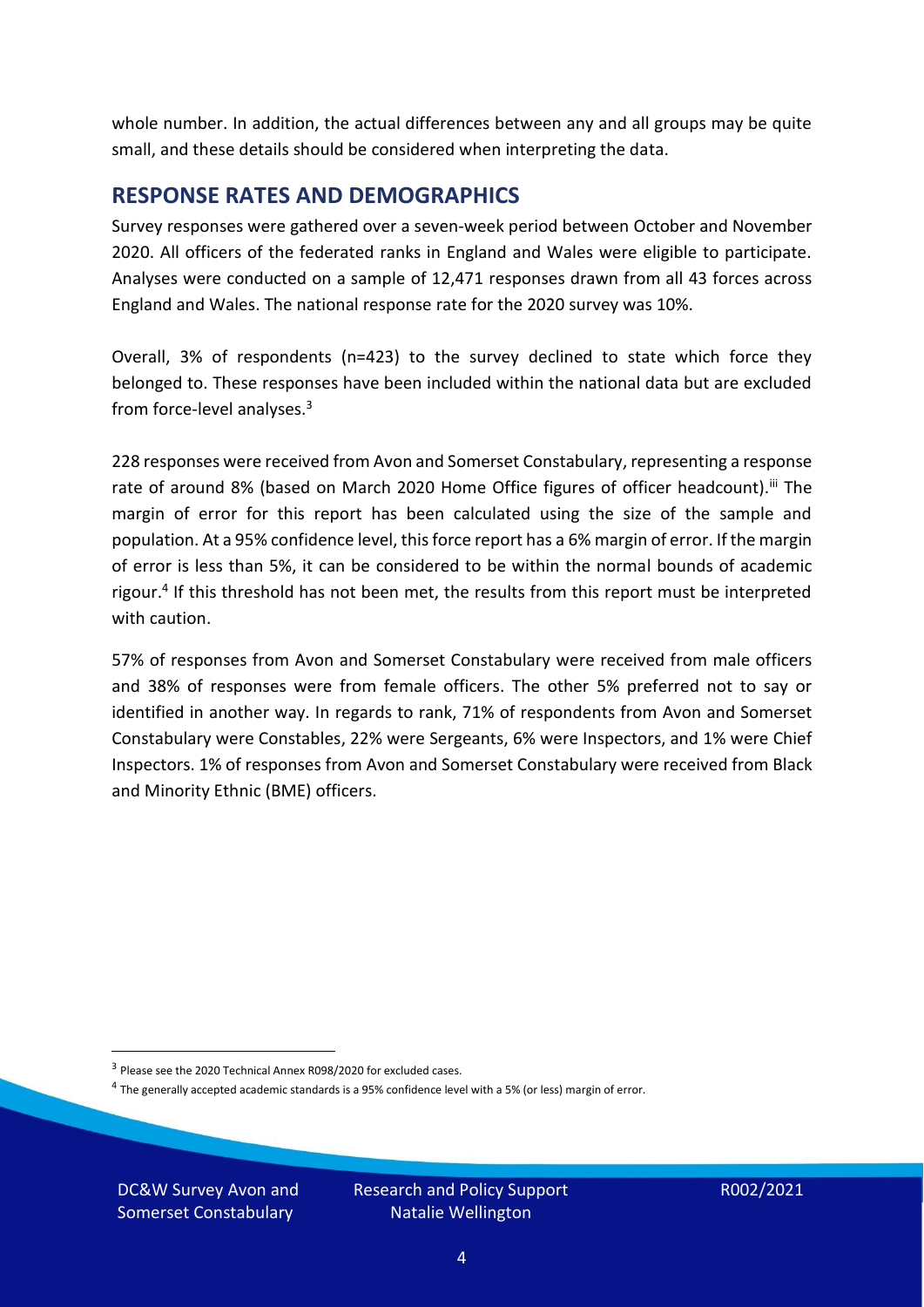### **INFOGRAPHIC**

### **Who responded?**

**228** responses were received from Avon and Somerset Constabulary, representing a **8%** response rate.



DC&W Survey Avon and Somerset Constabulary

Research and Policy Support Natalie Wellington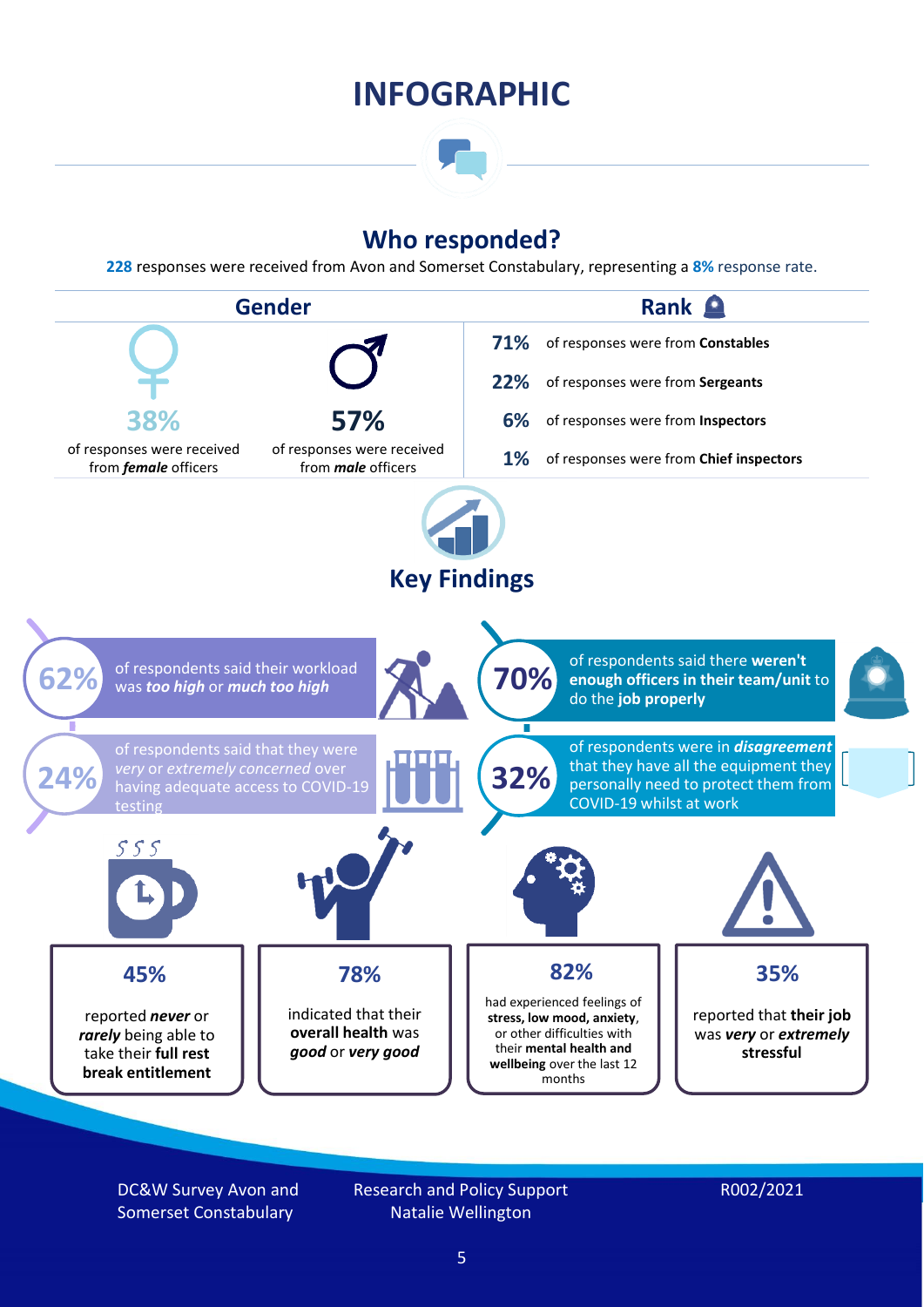### <span id="page-5-0"></span>**EXECUTIVE SUMMARY**

- **228** responses were received from Avon and Somerset Constabulary, representing a response rate of around **8%**.
- The average (mean) rating for **overall job satisfaction** for respondents was **5/10**.
- **70%** reported being **single-crewed** *often* or *always* and **17%** reported being **singlecrewed** *more often* due to **COVID-19**.
- **45%** of respondents reported *never* or *rarely* being able to take their **full rest break entitlement**; *lower than* the proportion in 2018 (62%).
- **62%** of respondents reported that their **workload** is currently *too high*, or *much too high*; *lower than* the proportion in 2018 (74%).
- **70%** of respondents said there **weren't enough officers in their team/unit** to do the **job properly**.
- The average (mean) **overall life satisfaction** rating was **6/10**. This can be compared to the national average of 6/10.
- **78%** of respondents indicated that their **overall health** was *good* or *very good.*
- **35%** of respondents said that they viewed their job as *very* or *extremely* **stressful**. This was *lower than* the proportion in 2018 (47%).
- **82%** of respondents indicated that they had **experienced feelings of stress, low mood, anxiety, or other difficulties with their health and wellbeing** over the last 12 months.
- **13%** of respondents reported that they had suffered **one or more injuries** that required medical attention as a result of **work-related violence** in the last year.
- **10%** of respondents reported that they had suffered **one or more injuries** that required medical attention as a result of **work-related accidents** in the last year.
- **22%** of respondents reported that they were *very* or *extremely worried* about the **impact that the COVID-19 crisis will have on them personally**.
- **3%** of respondents reported that they *have* or *have had* **COVID-19** confirmed by a positive antigen or antibody test.
- **32%** of respondents reported that they *disagreed* or *strongly disagreed* that they **have all the equipment they personally need to protect them from COVID-19 whilst at work**.

DC&W Survey Avon and Somerset Constabulary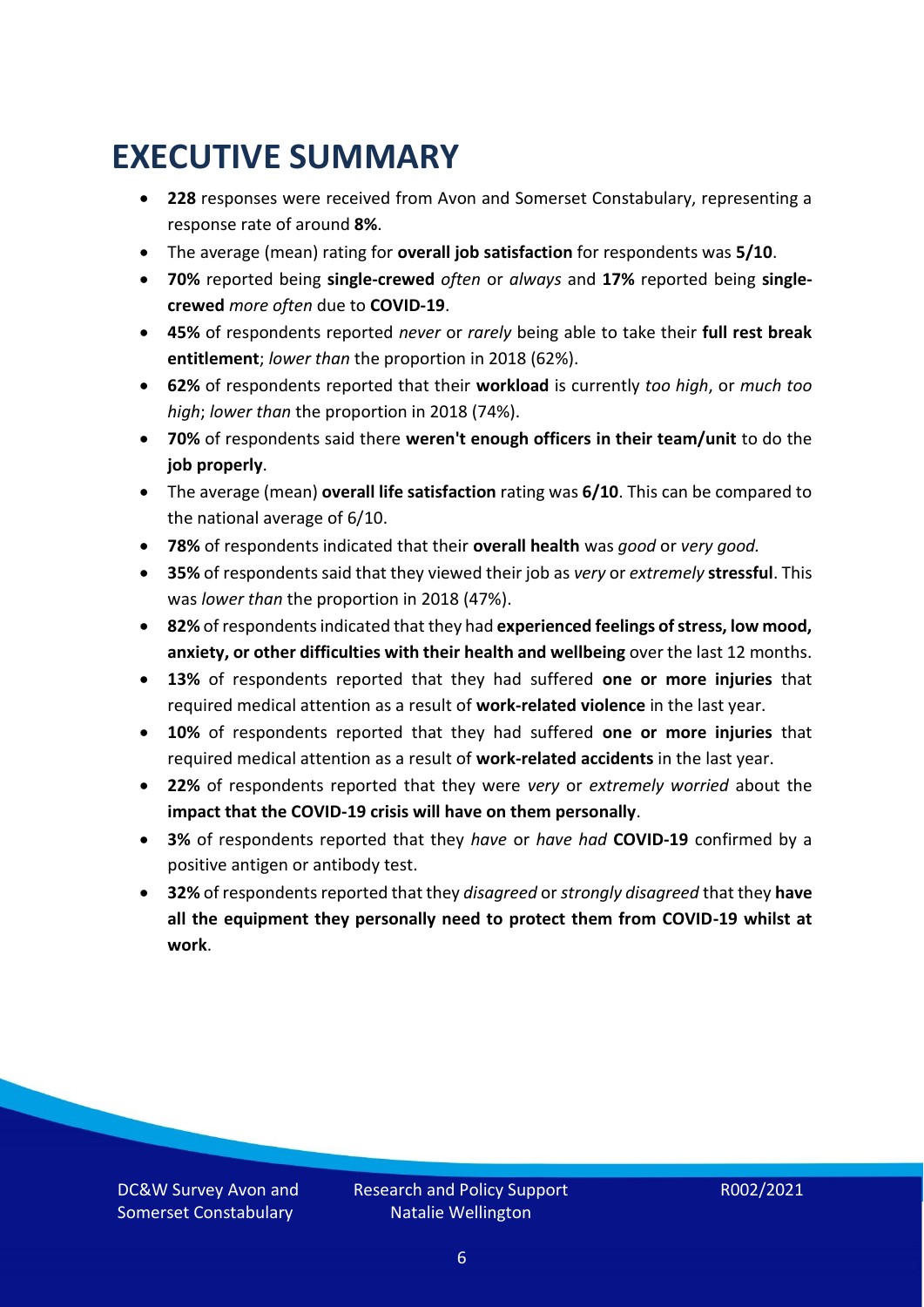### <span id="page-6-0"></span>**1. WORKING ARRANGEMENTS**

### **1.1. OVERALL JOB SATISFACTION**

Respondents were asked to rate their overall job satisfaction between 0 and 10, where 0 was 'not at all satisfied' and 10 was 'completely satisfied.' The average (mean) rating for overall job satisfaction for respondents from Avon and Somerset Constabulary was 5/10 (range 0-10), with 33% of respondents reporting an overall job satisfaction rating of *4* or *less*. This can be compared to the national average of 5/10 (range 0-10), and 37% of respondents reporting an overall job satisfaction rating of *4* or *less*.

### **1.2. SHIFT LENGTH**

1% of respondents from Avon and Somerset Constabulary reported that their formal shift duration was more than the 8-10 hours advised by the Health and Safety Executive<sup>iv</sup> and the Police Negotiating Board,<sup>v</sup> and 0% of respondents indicated a shift length of 12 hours or *more*. 9% of the national sample indicated that their formal shift duration was more than 8-10 hours, and 7% indicated a shift length of *12 hours* or *more*. 5

#### **1.3. SINGLE-CREWING**

Among respondents from Avon and Somerset Constabulary, for whom this item was applicable, 70% reported being single-crewed either *often* or *always* over the previous 12 month period. This can be compared with 58% of respondents from the national sample.<sup>6</sup>

Due to COVID and the social distancing regulations implemented by the UK government, forces may have changed their normal operational procedures around crewing in order to reduce opportunities for infection between colleagues. The NPCC released guidance stating that when officers are double crewed a surgical Type IIR face mask should be worn in an enclosed space, such as a vehicle or personnel carrier, when social distancing cannot be achieved.<sup>vi</sup> However, some of the units may have decided to reduce the risk further by limiting double crewing or placing officers in bubbles. As such, in this year's iteration of the survey we wanted to ask an additional query about COVID-19 in relation to crewing levels, to see if crewing levels were affected by this. The findings were that 17% from Avon and Somerset Constabulary reported being single-crewed *more often* due to COVID-19.

 $<sup>6</sup>$  Respondents that reported not applicable were removed from force-level and national analysis.</sup>

DC&W Survey Avon and Somerset Constabulary

<sup>&</sup>lt;sup>5</sup> Respondents that reported not applicable were removed from force-level and national analysis.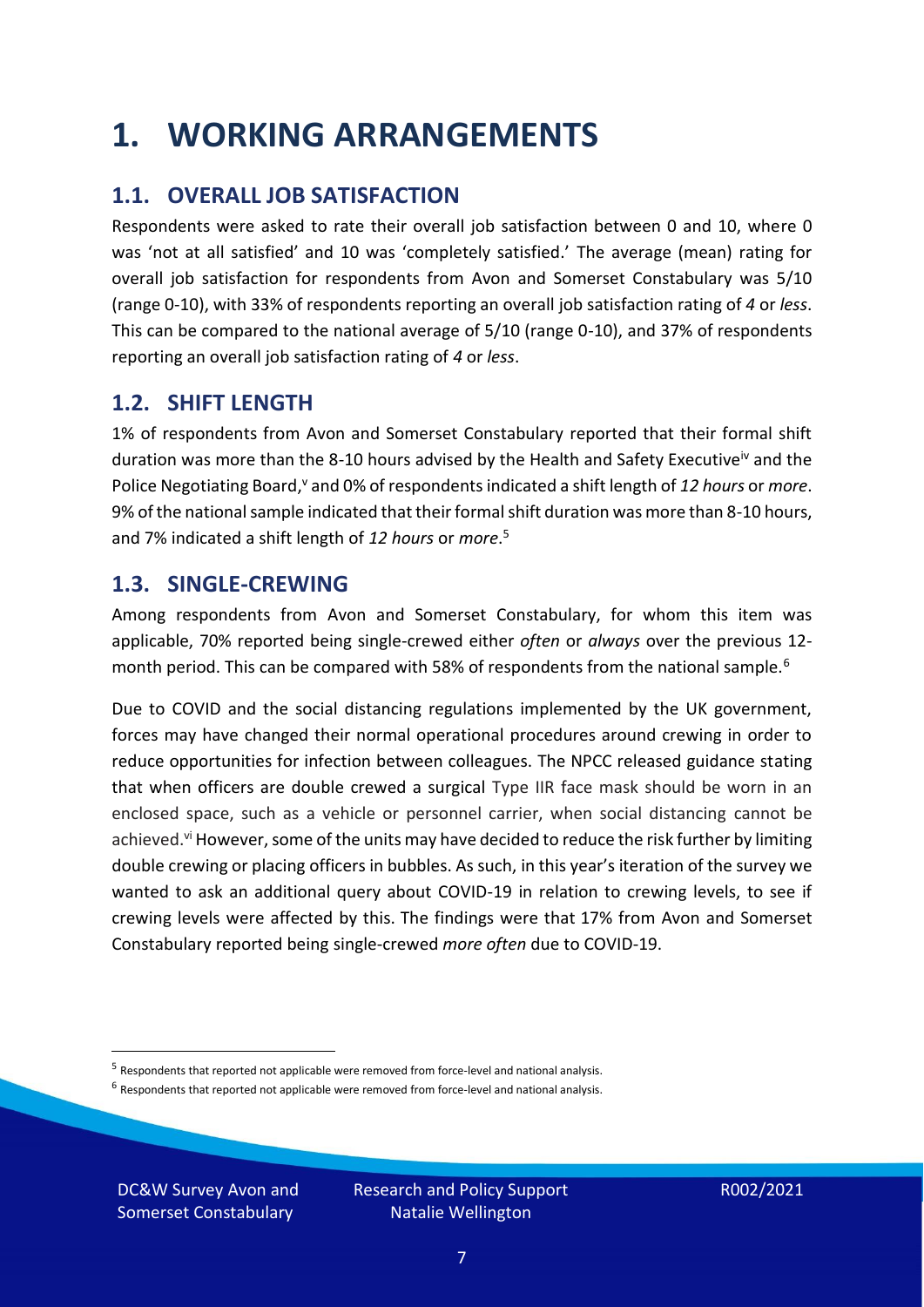### **1.4. BREAKS, REST DAYS AND ANNUAL LEAVE**

45% of respondents from Avon and Somerset Constabulary reported *never* or *rarely* being able to take their full rest break entitlement, and 43% reported having had *two* or *more* rest days cancelled in the previous 12-month period. Furthermore, 71% of respondents from Avon and Somerset Constabulary told us that they had a request for annual leave refused *once* or *more* in the previous 12-month period.

Historical comparisons for items relating to breaks, rest days and annual leave for Avon and Somerset Constabulary, are also provided in *Table 1* below.

| Table 1: Force level figures for breaks, rest days<br>and annual leave                                       | 2016 | 2018 | 2020 |
|--------------------------------------------------------------------------------------------------------------|------|------|------|
| Reported being never or rarely able to take full<br>rest break entitlement                                   | 70%  | 62%  | 45%  |
| Reported having two or more rest days<br>cancelled in the previous 12 months                                 | 74%  | 61%  | 43%  |
| Reported having a request for annual leave<br>refused once or more in the previous 12<br>months <sup>7</sup> | 96%  | 80%  | 71%  |

DC&W Survey Avon and Somerset Constabulary



<sup>&</sup>lt;sup>7</sup> Please note, there were moderate changes to the question wording and response scale for this item between the 2016 and 2018 iterations of this survey. Please take this into consideration when interpreting any and all differences in the findings between these years, as altering the way in which a question is framed may unintentionally affect the way in which an individual responds.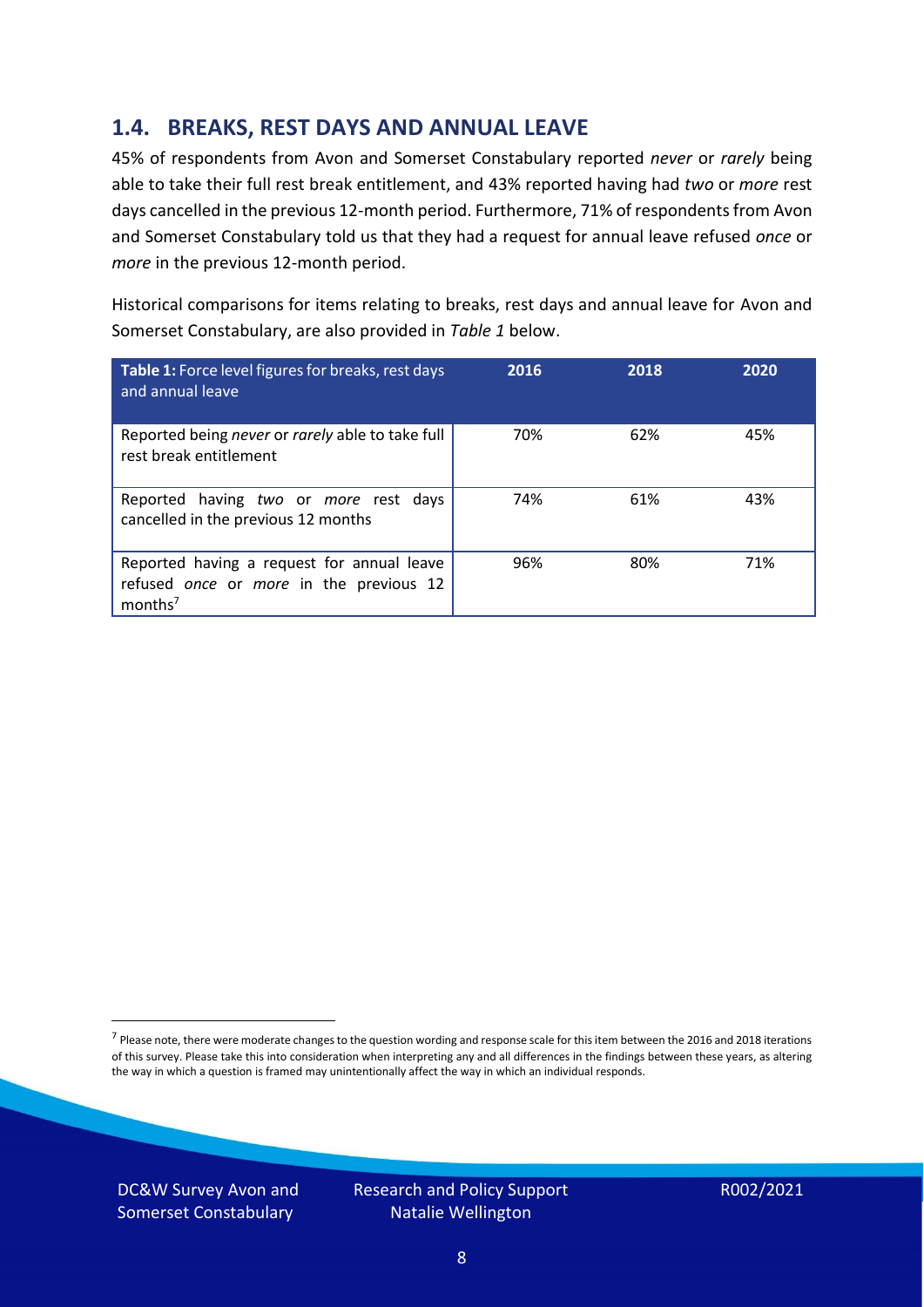# <span id="page-8-0"></span>**2. DEMAND**

### **2.1. WORKLOAD**

62% of respondents from Avon and Somerset Constabulary told us that their workload is currently *too high*, or *much too high*. An historical comparison for both national and local proportions for workload are displayed in *Table 2* below.

| Table 2: Proportion of respondents reporting<br>that their workload was too high or much too<br>high in the previous 12-month period | 2016 | 2018 | 2020 |
|--------------------------------------------------------------------------------------------------------------------------------------|------|------|------|
| Force-level figures                                                                                                                  | 77%  | 74%  | 62%  |
| National figures                                                                                                                     | 66%  | 72%  | 60%  |

### **2.2. AMOUNT AND PACE OF WORK**

76% of respondents from Avon and Somerset Constabulary *disagreed* or *strongly disagreed* that they generally have enough officers to manage all the demands being made on them as a team/unit.

Furthermore, 12% *agreed* or *strongly agreed* that they had enough time to engage in proactive policing in their team/unit. An historical comparison for both national and local proportions for this item are displayed in *Table 3* below.

| Table 3: Proportion of respondents reporting<br>that they agreed or strongly agreed that they<br>had enough time to engage in proactive<br>policing in their team/unit | 2016 | 2018 | 2020 |
|------------------------------------------------------------------------------------------------------------------------------------------------------------------------|------|------|------|
| Force-level figures                                                                                                                                                    | 7%   | 5%   | 12%  |
| National figures                                                                                                                                                       | 13%  | 9%   | 14%  |

DC&W Survey Avon and Somerset Constabulary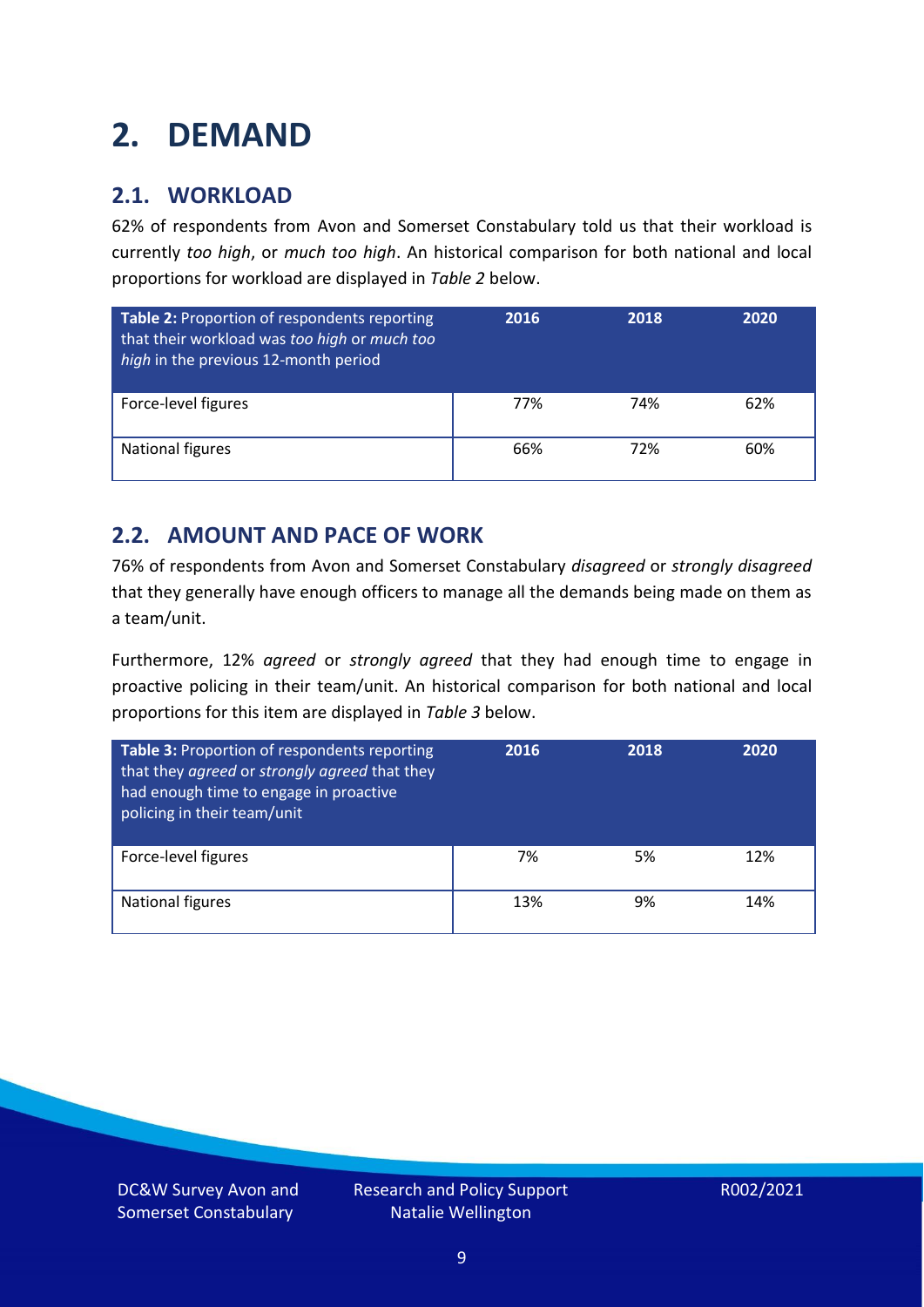### <span id="page-9-0"></span>**3. CAPACITY**

### **3.1. MINIMUM OFFICER STAFFING**

72% of respondents from Avon and Somerset Constabulary indicated that their team or unit had a minimum officer staffing level.

Among respondents whose team or unit had a minimum officer staffing level, 13% indicated that this level was *never* or *rarely* achieved.

Respondents were asked how often minimum staffing levels have been met compared to before the COVID-19 crisis. 26% reported minimum staffing levels being met *less frequently* compared to before the COVID-19 crisis.

### **3.2. OFFICER STAFFING ARRANGEMENTS**

63% of respondents *disagreed* or *strongly disagreed* that the way officer staffing levels are determined in their team/unit seems to be effective. Historical comparisons for this item and one other key item, relating to capacity to deal with demand for Avon and Somerset Constabulary, are provided in *Table 4* below.

| Table 4: Force level figures for key items relating to capacity                         |      |                                                               |      |
|-----------------------------------------------------------------------------------------|------|---------------------------------------------------------------|------|
| <b>Statements</b>                                                                       |      | Proportion of respondents who<br>disagreed with the statement |      |
|                                                                                         | 2016 | 2018                                                          | 2020 |
| The way officer staffing levels are determined in my<br>team/unit seems to be effective | 80%  | 76%                                                           | 63%  |
| There are enough officers in my team/unit for me to do<br>my job properly               | 84%  | 84%                                                           | 70%  |

DC&W Survey Avon and Somerset Constabulary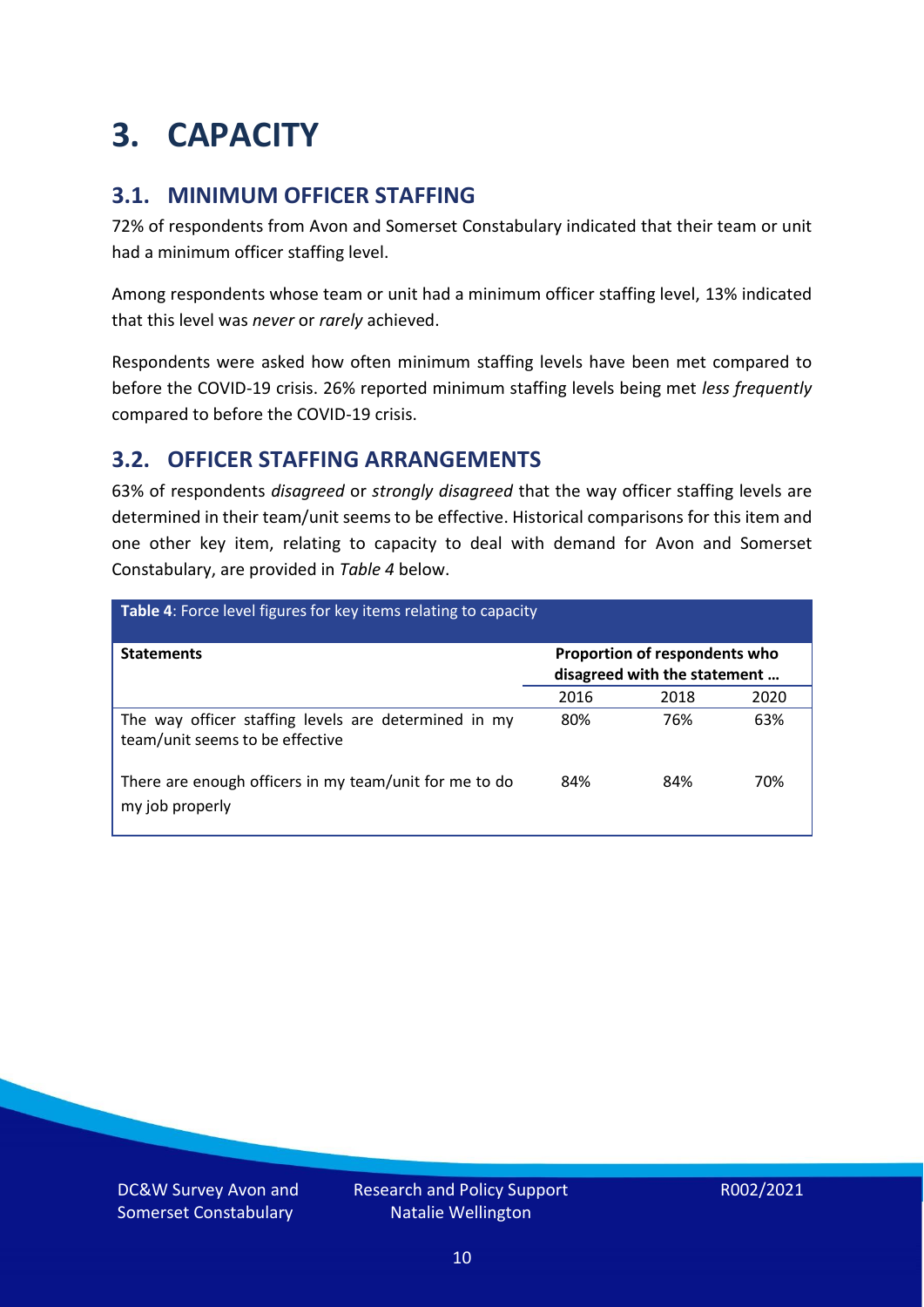### <span id="page-10-0"></span>**4. HEALTH AND WELLBEING**

### **4.1. OVERALL LIFE SATISFACTION AND WORTHWHILENESS**

Respondents were asked to rate their overall life satisfaction on a scale from 0 to 10, where 0 was *'Not at all satisfied'* and 10 was *'Completely satisfied'*. Furthermore, respondents were also asked to rate how worthwhile they feel the things they do in their life are on a scale from 0 to 10, where 0 was *'Not at all worthwhile'* and 10 was *'Completely worthwhile'.* These two items replicate the overall life satisfaction and overall worthwhileness questions posed within the Annual Population Survey by the Office for National Statistics (UK) and were included in the Demand, Capacity and Welfare Survey to enable benchmarking against the general population. vii

The average (mean) overall life satisfaction rating for the general population was 7 out of 10. The average (mean) rating for Avon and Somerset Constabulary was 6 out of 10, with 20% of respondents reporting a low overall life satisfaction rating of *4* or *less*. These results can be compared to the national average of 6/10, with 23% of respondents reporting a low overall life satisfaction rating of *4* or *less*.

The average (mean) overall worthwhileness rating for the general population was 7 out of 10. The average (mean) rating for Avon and Somerset Constabulary was 7 out of 10, with 12% of respondents reporting a low overall worthwhileness rating of *4* or *less*. These results can be compared to the national average of 7/10, with 18% of respondents reporting a low overall worthwhileness rating of *4* or *less*.

### **4.2. OVERALL PHYSICAL HEALTH**

Respondents were asked to rate their overall health on a scale from *very good* to *very poor*. An historical comparison for both national and local proportions for this item are in *Table 5* below.

| Table 5: Self-rated overall physical health |                       | 2016 | 2018 | 2020 |
|---------------------------------------------|-----------------------|------|------|------|
|                                             | Poor or very poor     | 16%  | 7%   | 5%   |
| Force-level figures                         | Neither good nor poor | 19%  | 14%  | 17%  |
|                                             | Good or very good     | 65%  | 79%  | 78%  |
|                                             | Poor or very poor     | 12%  | 7%   | 9%   |
| National figures                            | Neither good nor poor | 23%  | 17%  | 20%  |
|                                             | Good or very good     | 65%  | 77%  | 71%  |

DC&W Survey Avon and Somerset Constabulary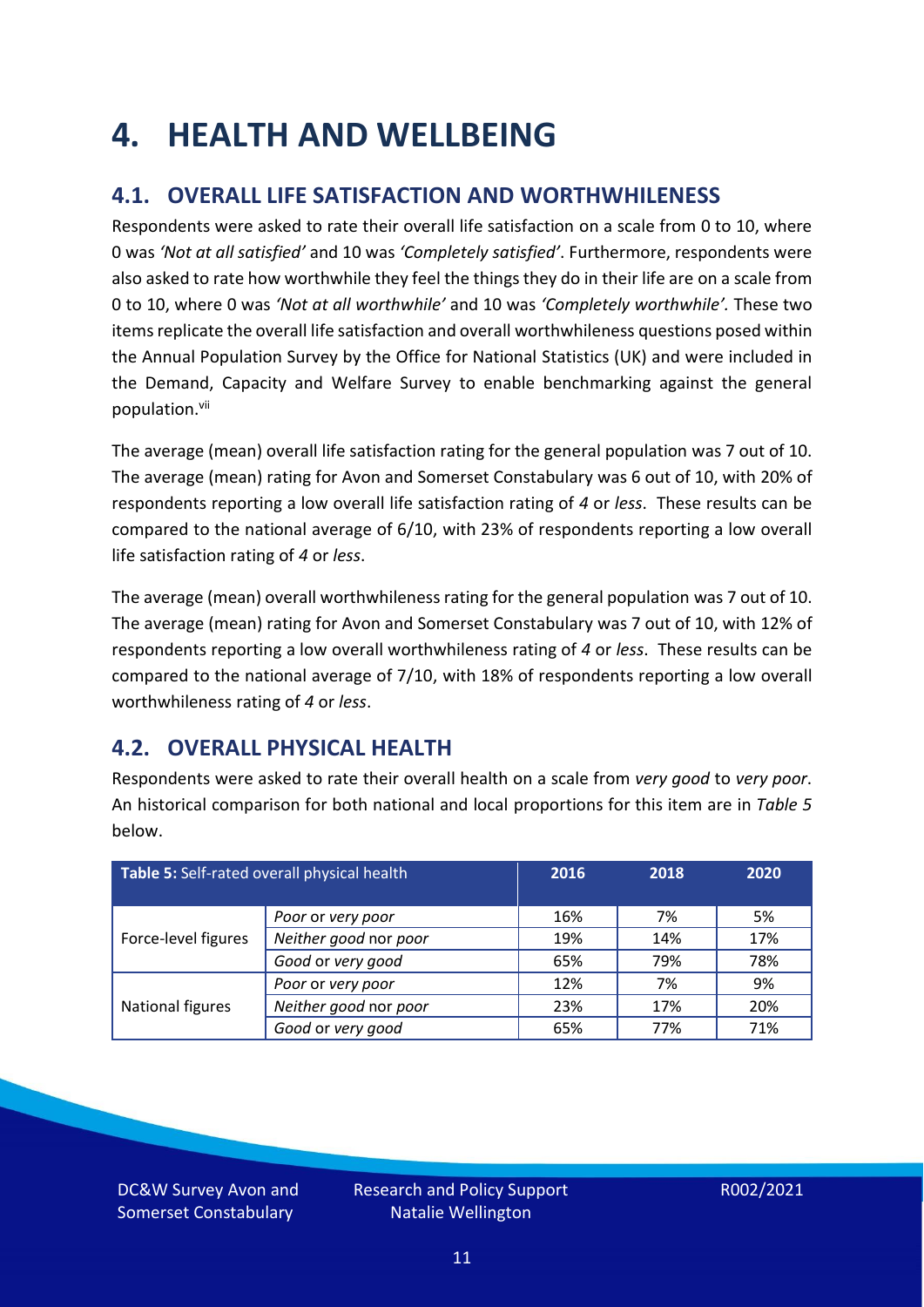#### **4.3. SINGLE-ITEM INDICATORS FOR MENTAL HEALTH**

#### **4.3.1. ANXIETY AND HAPPINESS**

Overall anxiety was measured using a single-item measure. Respondents were asked to rate how anxious they had felt the day before on a scale from 0 to 10, where 0 was *'Not at all anxious'* and 10 was *'Completely anxious'*. Overall happiness was also measured using a single-item measure and respondents were asked to rate how happy they had been the day before on a scale from 0 to 10, where 0 was *'Not at all happy'* and 10 was *'Completely happy'*. These items replicate the overall anxiety and overall happiness questions posed within the Annual Population Survey by the Office for National Statistics (UK) and were chosen to enable benchmarking against the general population.<sup>viii</sup>

The average (mean) overall anxiety rating for the general population was 4 out of 10, with 36% of respondents reporting a high overall anxiety rating of *6* or *more*. <sup>8</sup> The average (mean) rating for Avon and Somerset Constabulary was 4 out of 10, with 32% of respondents reporting a high overall anxiety rating of *6* or *more*. These results can be compared to the national average of 4/10, with 35% of respondents reporting a high overall anxiety rating of *6* or *more*. 9

The average (mean) overall happiness rating for the general population was 7 out of 10. The average (mean) rating for Avon and Somerset Constabulary was 6 out of 10, with 25% of respondents reporting a low overall happiness rating of *4* or *less*. These results can be compared to the national average of 6/10, with 25% of respondents reporting a low overall happiness rating of *4* or *less*.

#### **4.3.2. STRESS**

Work related stress was measured using a single-item measure. 35% of respondents from Avon and Somerset Constabulary said that they viewed their job as *very* or *extremely stressful*.

This is *higher than* the proportion reported in the national sample (33%) and *lower than* the proportion reported by Avon and Somerset Constabulary in 2018 (47%).

DC&W Survey Avon and Somerset Constabulary

<sup>&</sup>lt;sup>8</sup> Please note that proportions for other wellbeing measures were not provided

 $9$  Overall scores for anxiety have been grouped and reported differently to life satisfaction, worthwhileness and happiness. The percentage of respondents scoring a high rating of *6* or *more* has been reported, as higher scores for anxiety are commonly associated with lower individual wellbeing. Whereas, the percentage of respondents scoring a very low rating of *4* or *less* has been reported for life satisfaction, worthwhileness and happiness, as lower scores on these measures are commonly associated with lower individual wellbeing.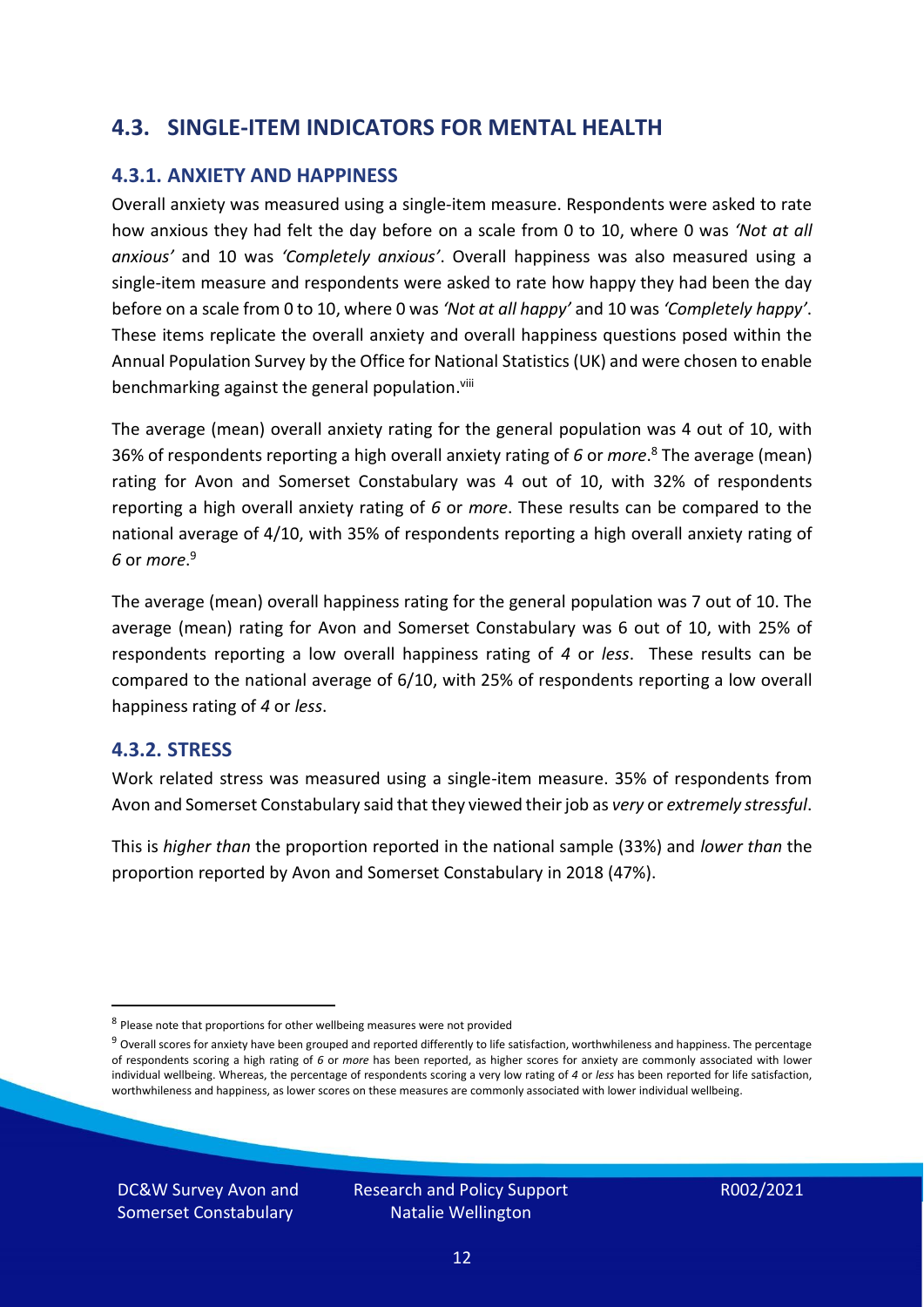Stress outside of work was assessed using an adaptation of the work-related stress measure. 13% of respondents from Avon and Somerset Constabulary said that they viewed their life outside of work as *very* or *extremely stressful*.

#### **4.3.4. MENTAL HEALTH OVERVIEW**

A top-level broad overview of mental health and wellbeing was established using an item that asked respondents to indicate whether they had experienced feelings of stress, low mood, anxiety, or other difficulties with their health and wellbeing over the last 12 months. 82% of respondents from Avon and Somerset Constabulary indicated that they had experienced feelings of stress, low mood, anxiety, or other difficulties with their health and wellbeing over the last 12 months; with 96% of these respondents also indicating that these feelings were caused by, or made worse by work.

#### **4.3.5. MENTAL WELLBEING**

Respondents' mental wellbeing was measured using the Short Warwick-Edinburgh Mental Wellbeing Scale,<sup>ix</sup> which asked them to rate their experience during the last two weeks for seven positively framed items. A metric score was calculated which indicated participants' overall wellbeing. The higher the score is, the better their overall wellbeing is thought to be.<sup>10</sup>

The metric score for Avon and Somerset Constabulary is presented in *Table 6* below across years. This is also alongside the metric score for the national sample across years.

| Table 6: Average (mean) metric score for the Short Warwick-<br><b>Edinburgh Mental Wellbeing Scale</b> | 2016 | 2018 | 2020 |
|--------------------------------------------------------------------------------------------------------|------|------|------|
| Force-level figures                                                                                    | 18   | 20   | 21   |
| National figures                                                                                       | 19   | 20   | 21   |

 $10$  The Short Warwick-Edinburgh Mental Wellbeing Scale was developed by the Universities of Warwick, Edinburgh and Leeds in conjunction with NHS Health Scotland (© University of Warwick, 2006).

DC&W Survey Avon and Somerset Constabulary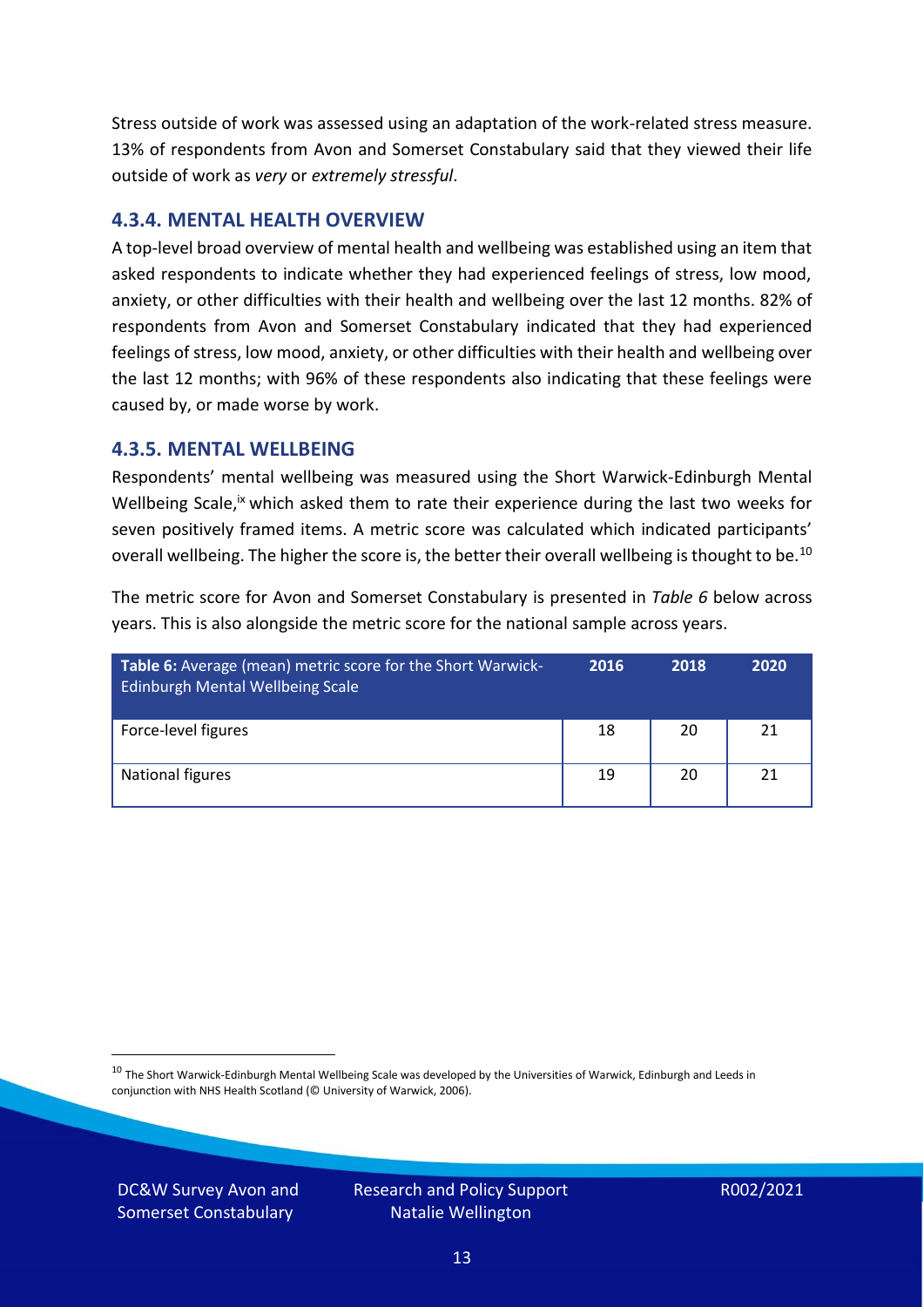# <span id="page-13-0"></span>**5. ABSENCE BEHAVIOUR**

### **5.1. ABSENCE**

52% of respondents from Avon and Somerset Constabulary reported *one* or *more* days of sickness absence and 18% of respondents indicated that at least one day of their sickness absence was attributable to stress, depression, or anxiety.

The national proportion of respondents who had taken *one* or *more* days of sickness absence was 48% and 32% of respondents indicated that at least one day of their sickness absence was attributable to stress, depression, or anxiety.

#### **5.2. PRESENTEEISM AND LEAVEISM**

Presenteeism is the act of attending work while ill. This has been shown to be associated with subsequent health decline, particularly in relation to burnout, $x$  and can lead to elevated absenteeism.<sup>xi</sup> Moreover, evidence suggests that presenteeism can compound the effects of the initial illness and negatively influence job satisfaction, resulting in negative job attitudes and withdrawal from work.<sup>xii</sup>

Leaveism is a term to describe hidden sickness absence and work undertaken during rest periods. A core dimension of leaveism includes using allocated time off such as annual leave entitlements to take time off when they are in fact unwell. Findings for Avon and Somerset Constabulary across years are presented in *Table 7* below.

| Table 7: Proportion of respondents reporting the<br>following absence behaviour once or more over the<br>previous 12 months |                             | 2016 | 2018 | 2020 |
|-----------------------------------------------------------------------------------------------------------------------------|-----------------------------|------|------|------|
| Presenteeism                                                                                                                | Due to Physical health      | 98%  | 79%  | 63%  |
|                                                                                                                             | Due to Psychological health | 74%  | 75%  | 65%  |
| <b>Using</b><br>annual leave to<br>time off due to<br>take                                                                  | Due to Physical health      | 61%  | 33%  | 20%  |
| health                                                                                                                      | Due to Psychological health | 50%  | 41%  | 34%  |

DC&W Survey Avon and Somerset Constabulary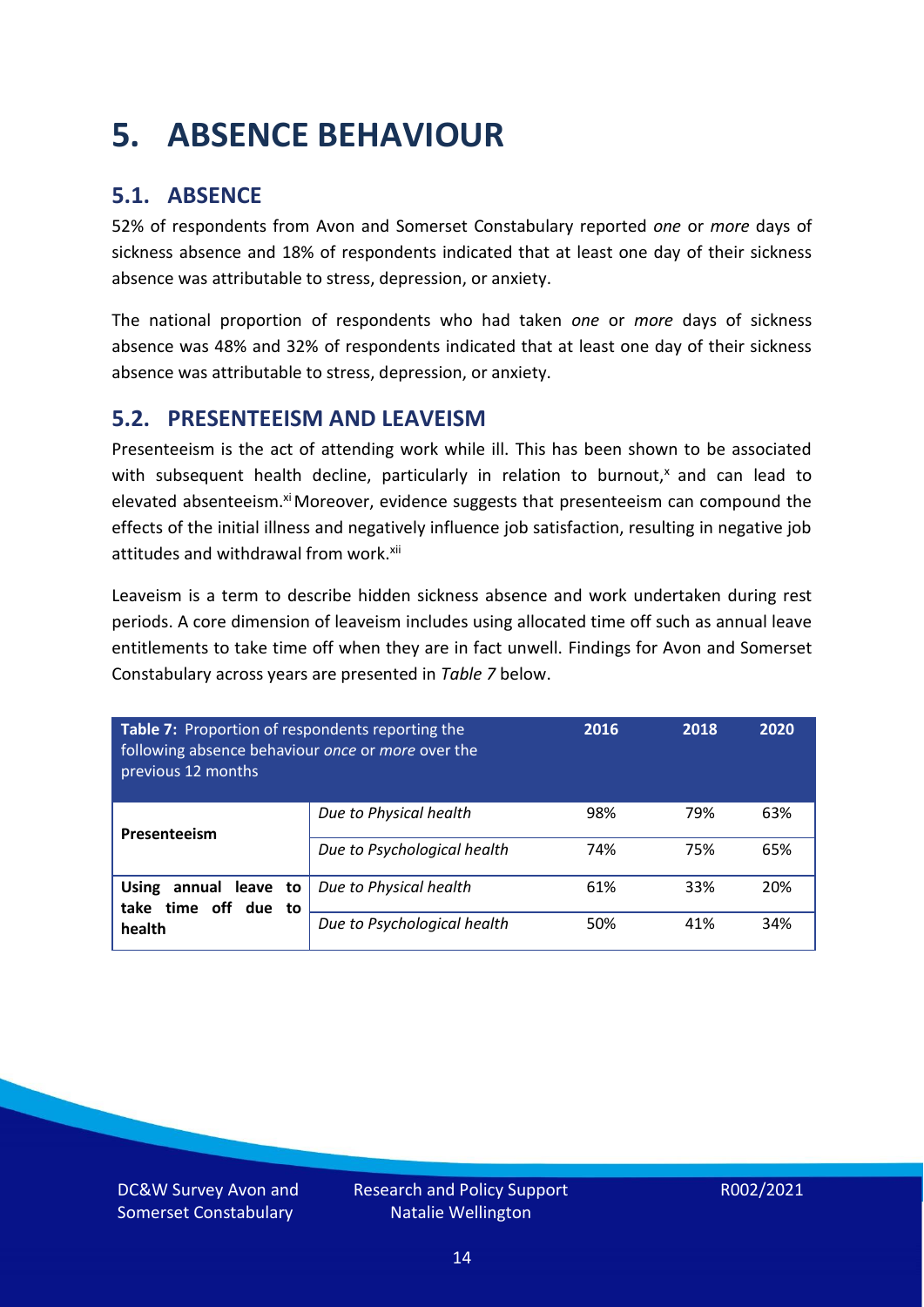# <span id="page-14-0"></span>**6. VIOLENCE AND PHYSICAL INJURIES**

### **6.1. VIOLENCE**

Verbal and physical violence was assessed using four questions regarding how often officers received verbal insults, verbal threats, spitting assaults, unarmed physical attacks, and attacks with a weapon from members of the public over the previous 12 months. Findings for Avon and Somerset Constabulary are presented in *Table 8* below.

**Table 8**: Force level figures for frequency of verbal and physical violence from members of the public

| Type of violent victimisation                                                          | Proportion of respondents indicating frequency<br>of experience as at least once a week |      |      |
|----------------------------------------------------------------------------------------|-----------------------------------------------------------------------------------------|------|------|
|                                                                                        | 2016                                                                                    | 2018 | 2020 |
| Verbal insults (e.g. swearing, shouting, abuse)                                        | 66%                                                                                     | 42%  | 29%  |
| Verbal threats (e.g. threat of hitting, threat of<br>kicking)                          | 45%                                                                                     | 26%  | 18%  |
| Spitting assaults (i.e. being deliberately spat<br>$upon)$ <sup>11</sup>               |                                                                                         | 3%   | 2%   |
| Unarmed physical attacks (e.g. struggling to get<br>free, wrestling, hitting, kicking) | 34%                                                                                     | 16%  | 11%  |
| Use of a deadly weapon (e.g. stick, bottle, axe,<br>firearm)                           | 3%                                                                                      | 1%   | 1%   |

### **6.2. INJURIES**

13% of Avon and Somerset Constabulary respondents reported that they had suffered *one or more* injuries that required medical attention as a result of **work-related violence** in the last year.

This is *lower than* the proportion reporting *one or more* injuries as a result of **work-related violence** in the national sample (16%) and *lower than* the proportion reported by Avon and Somerset Constabulary in 2018 (25%).

10% of Avon and Somerset Constabulary respondents reported that they had suffered one or more injuries that required medical attention as a result of **work-related accidents** in the last year.

DC&W Survey Avon and Somerset Constabulary

 $11$  Data on spitting assaults is not available for the year 2016 as the item was not included until the 2018 iteration of the survey.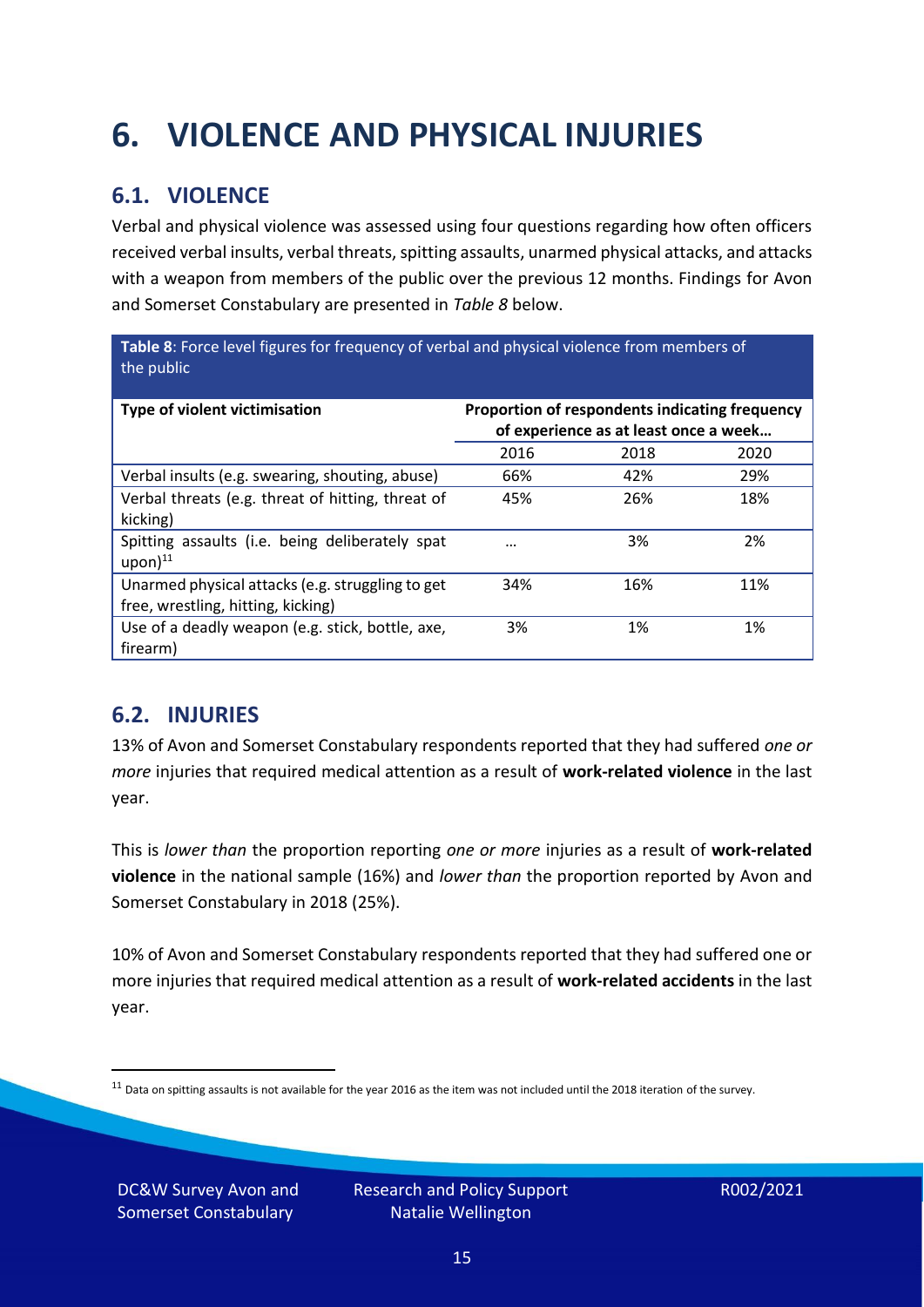This is *lower than* the proportion reporting *one or more* injuries as a result of **work-related accidents** in the national sample (11%) and *lower than* the proportion reported by Avon and Somerset Constabulary in 2018 (17%).

DC&W Survey Avon and Somerset Constabulary

Research and Policy Support Natalie Wellington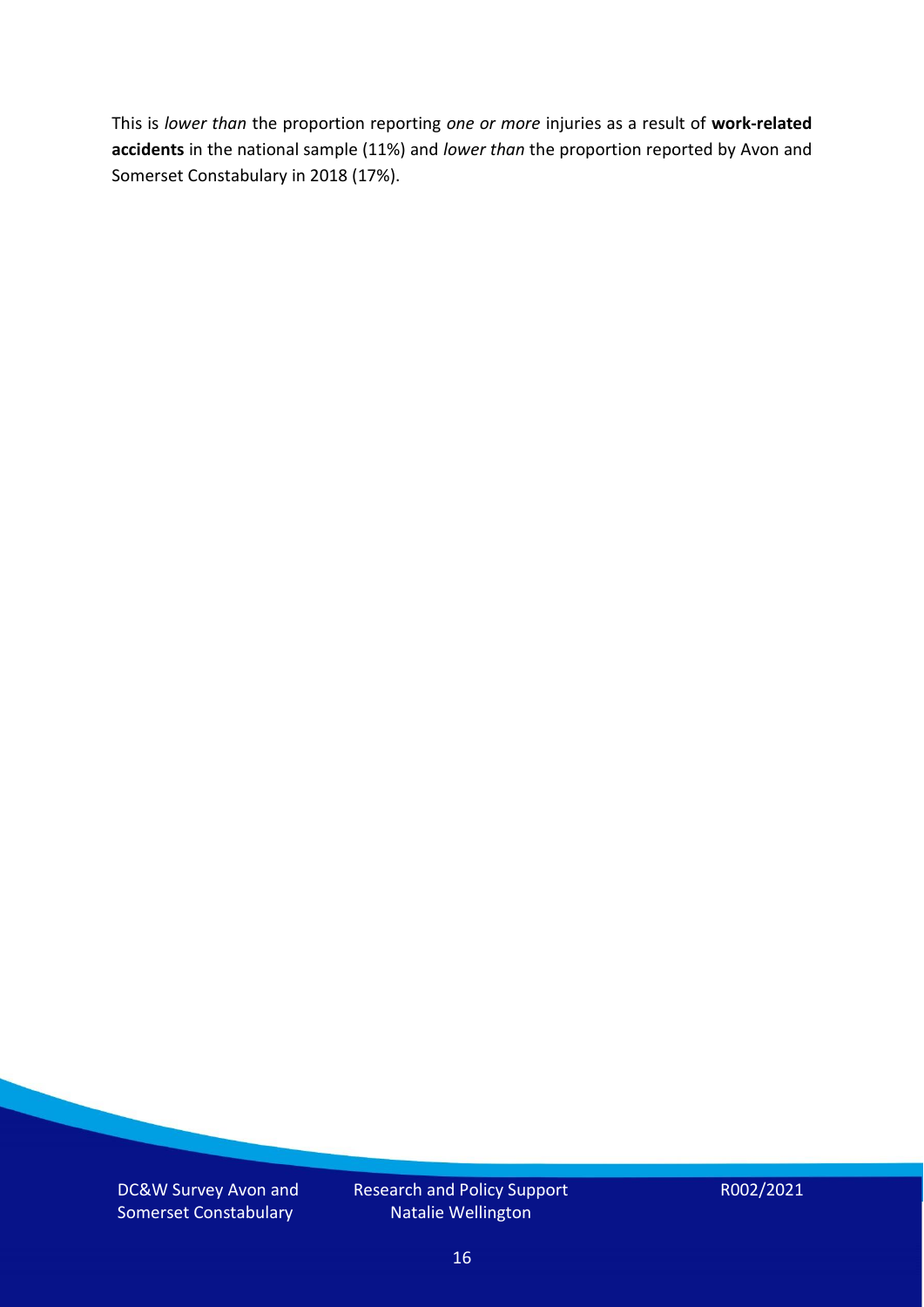# <span id="page-16-0"></span>**7. ORGANISATIONAL SUPPORT FOR MENTAL HEALTH AND WELLBEING**

### **7.1. DISCLOSURE**

Respondents who indicated that they had sought help for difficulties with mental health and wellbeing were presented with additional questions concerning disclosure to a line manager. 65% of respondents from Avon and Somerset Constabulary, for whom it was applicable, reported that they had disclosed seeking mental health and wellbeing support to their line managers. This can be compared with 73% reported by Avon and Somerset Constabulary in 2018.

#### **7.2. MENTAL HEALTH AND WELLBEING SUPPORT SERVICES**

Respondents were asked about mental health and wellbeing support services that are *reactive* (services that aim to help those that are already experiencing difficulties with their mental health and wellbeing), and *proactive* (services that aim to help people prevent difficulties with mental health and wellbeing from developing). Key findings for Avon and Somerset Constabulary are displayed in the tables below, with *Table 9* displaying both national and local proportions.

**Table 9**: Proportion of respondents reporting that they are *aware* of reactive and proactive mental health and wellbeing support services that their force offers

| <b>Questions</b>                                           | Proportion of respondents |                  |  |
|------------------------------------------------------------|---------------------------|------------------|--|
|                                                            | Force-level figures       | National figures |  |
| Reported being aware of reactive services that their force | 79%                       | 74%              |  |
| offers to support the mental health and wellbeing of its   |                           |                  |  |
| employees (e.g. counselling, helpline services, peer       |                           |                  |  |
| support groups etc.)                                       |                           |                  |  |
| Reported being aware of proactive services that their      | 31%                       | 43%              |  |
| force offers to support the mental health and wellbeing    |                           |                  |  |
| of its employees (e.g. resilience training, mindfulness    |                           |                  |  |
| workshops, mental health awareness programmes etc.)        |                           |                  |  |

DC&W Survey Avon and Somerset Constabulary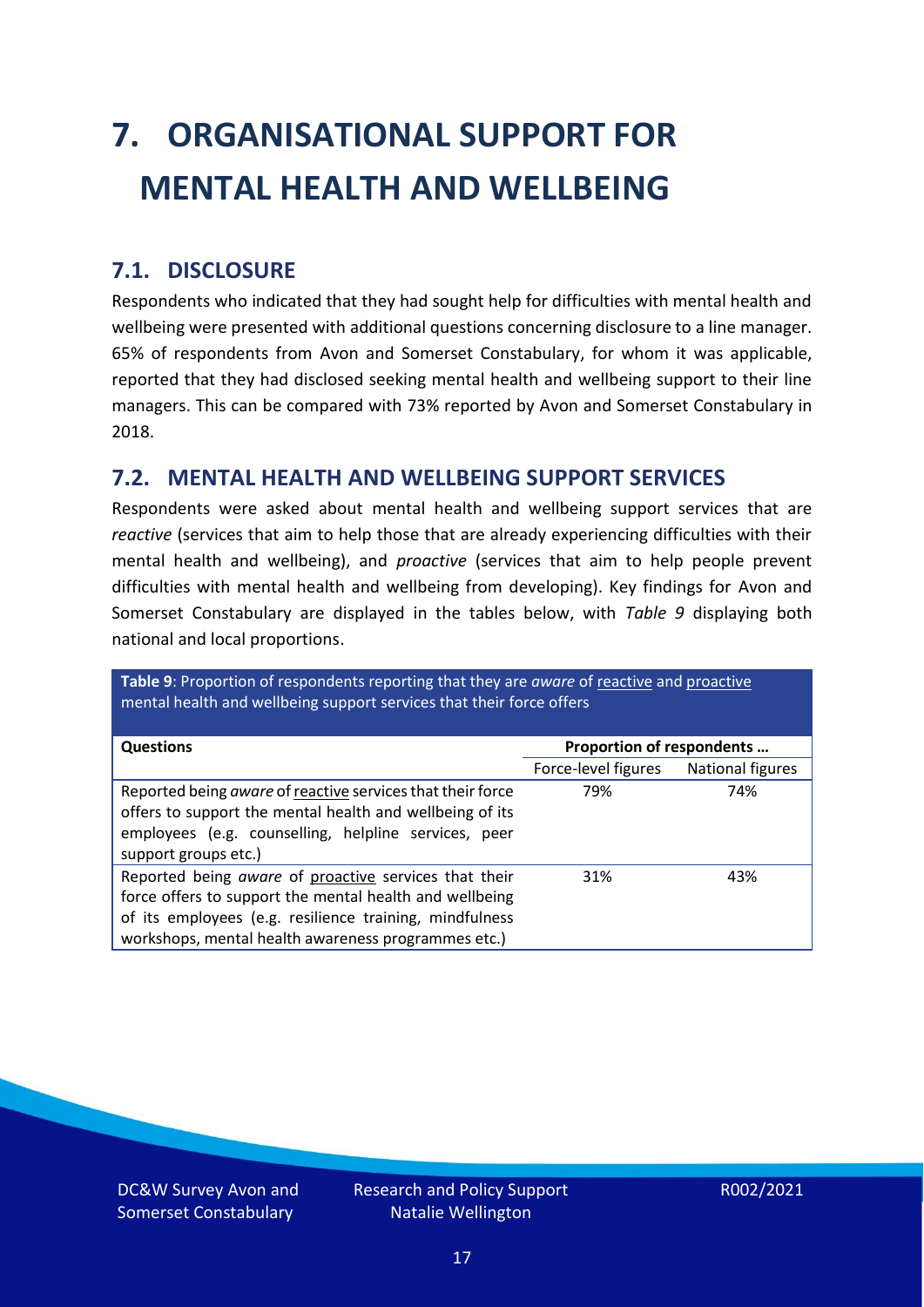### <span id="page-17-0"></span>**8. COVID-19 CRISIS**

Questions about the COVID-19 crisis have been included in this year's survey to help to better understand the impacts of working within the police service during this period. This section of the report specifically focusses on the personal impact of the COVID-19 crisis on officers, whilst organisational impacts have been reported at contextually appropriate points throughout the report.<sup>12</sup>

Respondents were asked whether they think they have or have had COVID-19. Comparisons for both national and local proportions are shown in *Table 10* below.

| Table 10: Proportion of respondents reporting whether<br>they have or have had COVID-19 | <b>Force-level</b><br>figures | <b>National</b><br>figures |
|-----------------------------------------------------------------------------------------|-------------------------------|----------------------------|
| Yes, confirmed by a positive antigen or antibody test                                   | 3%                            | 3%                         |
| Yes, based on strong personal suspicion or medical advice                               | 13%                           | 23%                        |
| No                                                                                      | 67%                           | 47%                        |
| Unsure                                                                                  | 17%                           | 27%                        |

22% of respondents from Avon and Somerset Constabulary said that they were *very* or *extremely worried* about the impact that the COVID-19 crisis will have on them personally. This can be compared to the national sample, where 22% said that they were *very* or *extremely worried* about the impact that the COVID-19 crisis will have on them personally.

Respondents from Avon and Somerset Constabulary were asked about their concern over the issues displayed in *Table 11* below (national and local proportions are shown).

| Table 11: Proportion of respondents reporting that they were very or extremely concerned over the<br>following |                           |                 |
|----------------------------------------------------------------------------------------------------------------|---------------------------|-----------------|
| <b>Statements</b>                                                                                              | Proportion of respondents |                 |
|                                                                                                                | Force-level               | <b>National</b> |
|                                                                                                                | figures                   | figures         |
| Becoming unwell with COVID-19 due to having close contact with                                                 | 26%                       | 34%             |
| someone who has COVID-19 in the line of duty                                                                   |                           |                 |
| Becoming unwell with COVID-19 due to being assaulted by someone                                                | 20%                       | 23%             |
| who has COVID-19 in the line of duty                                                                           |                           |                 |
| Having adequate access to COVID-19 testing (antigen                                                            | 24%                       | 37%             |
| and/or antibody diagnostic testing)                                                                            |                           |                 |
| Enforcing the lockdown restrictions                                                                            | 17%                       | 25%             |

<sup>12</sup> For more information please see the introduction to this report on page 3.

DC&W Survey Avon and Somerset Constabulary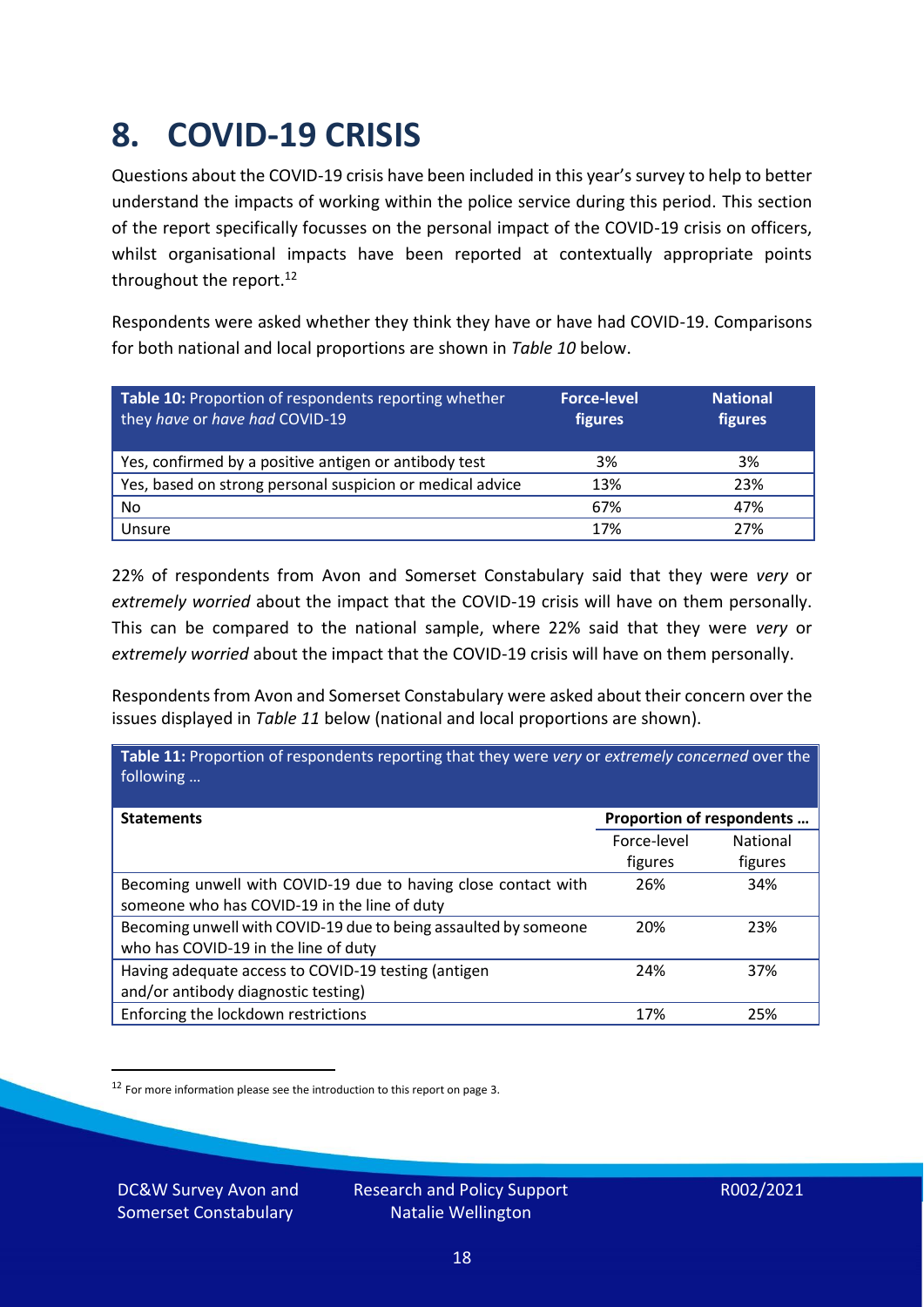Furthermore, 32% of respondents from Avon and Somerset Constabulary reported that they *disagreed* or *strongly disagreed* that they have all the equipment they personally need to protect them from COVID-19 whilst at work. This can be compared to the national sample, where 39% reported that they *disagreed* or *strongly disagreed* that they have all the equipment they personally need to protect them from COVID-19 whilst at work.

DC&W Survey Avon and Somerset Constabulary

Research and Policy Support Natalie Wellington